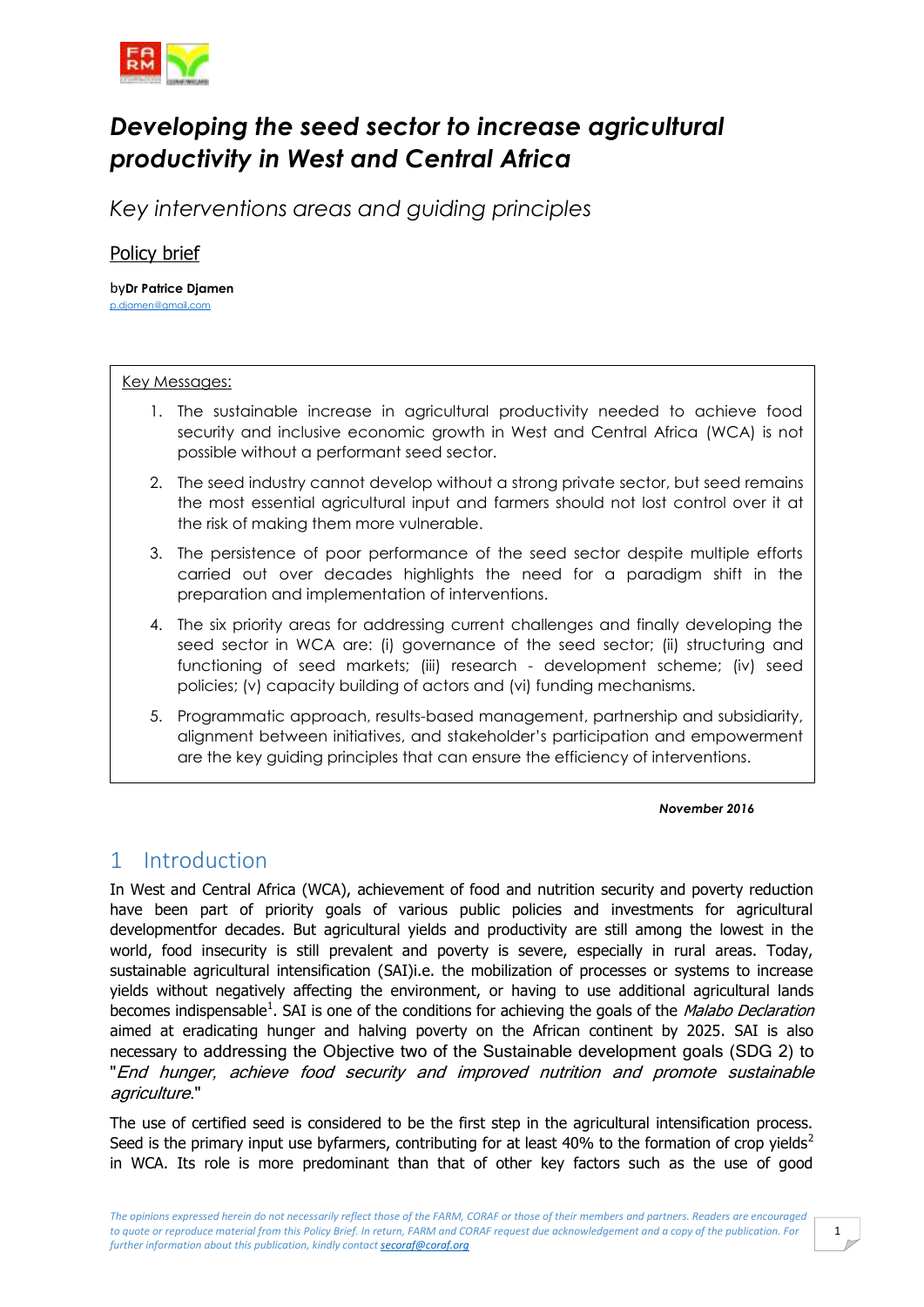

agricultural practices, soil fertility and water supply, crop protection and management of climatic hazards, among others, and which in turn influence its performance.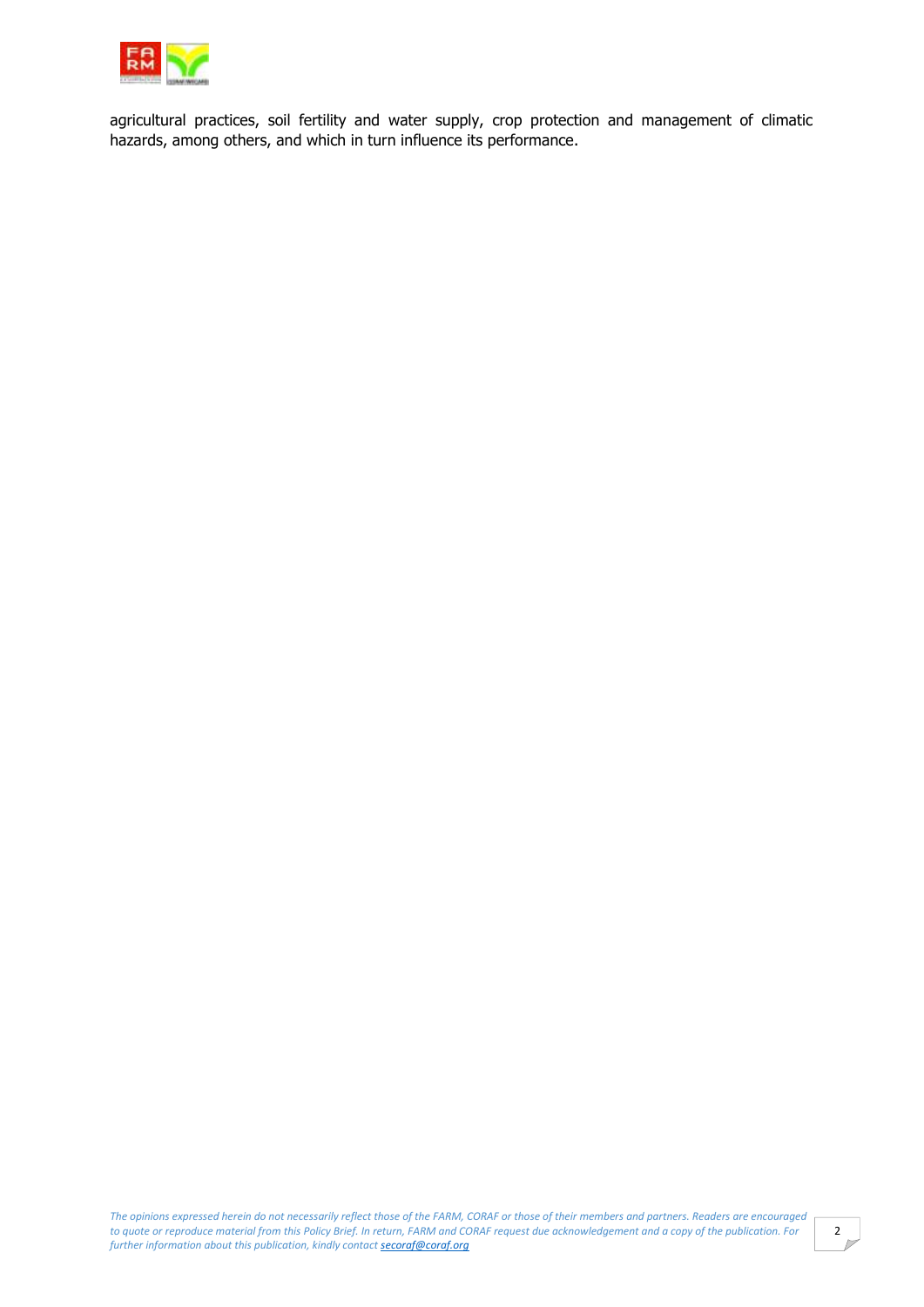

When farmers have the opportunity, the varieties of seeds they choose reflect their production objectives and are also an important lever for adaptation to climate change whose effects are increasingly perceptible in WCA.

West and Central African countries and development partners are increasingly aware of the strategic importance of seeds. This awareness has increased since the food price crisis of 2008 and is reflected in several local, national or regional policies and initiatives to improve producers' access to certified seeds. In several countries, seed subsidy programmes targeting smallholders are implemented since several years now. Efforts have been made to harmonize national regulations and facilitate the emergence of a regional seed market. However, the access of the majority of WCA smallholders to certified seed remains problematic (Box 1). The rate of use of certified seed, particularly for food crops, remains low (12.5% on average in 2013). This situation reflects the low impact of the various public policies and interventions in the seed sector over decades and underlines the need to explore other options and to identify, if need be, the most effective levers to lift the challenges and harness the potentials.

This policy brief outlines the main results of a multi-stakeholder consultation process on identifying strategies to guide and improve the efficiency of public policies and private investments in the seed sector. This process was led by the Foundation for Agriculture and Rurality in the World (FARM) and the West and Central African Council for Agricultural Research and Development (CORAF / WECARD) with the support of their partners.

This document is intended primarily for decisionmakers, investors and planners who, due to their involvement in the preparation, operationalization or support to agricultural development policies, have a central role to play in mobilizing levers and implementing guiding principles that are proposed.

*Box 1. Some major concerns of WCA smallholder farmers regarding access to quality seeds in WCA*

- Availability of varieties adapted to objectives, agro-ecological, socio-economic and conditions. The most important is not to have access to the best performing varieties, but to those that best suit objectives of farmers, their opportunities and challengesand of their environment (biophysical and socioeconomic). Criteria for choosing varieties areincreasingly taking into account climate change, nutritional value, etc.
- Intra- and inter-varietal diversity: Research tends to place less emphasis on varieties and species that are considered less strategic or not cost-effective, while those varieties who often require few external inputs are generally very important to producers. This is particularly the case for tubers and vegetable crops such as okra.
- Seed quality: Despite increasing efforts, fraud is still present in seed chains, resulting in poor seed quality. This problem is accentuated in the case of subsidized seeds.
- Timeliness: the low utilization of seed of improved varieties is also linked to the often late arrival of these seeds, whether throughprivate suppliers (slowness in certification processes) or public suppliers (delay in the distribution channels for subsidized seeds)
- Economic accessibility: the price of certified seeds is still perceived as very high by many producers, furthermore seed breeders are raising issue of high production charges
- Access to related services: the use of improved varieties is perceived as an important sociotechnical change that can only be successful if adequate support in terms of decision making(agricultural advise, connection to markets) and access

to knowledge and necessary resources and necessary resources and necessary resources This document is also intended for (i) investors who need more and relevantknowledge to better target their interventions and (ii) actors of the seed sector who will find here a global overview of the state of the sector and actions necessary attheir links and to the subsequent ones.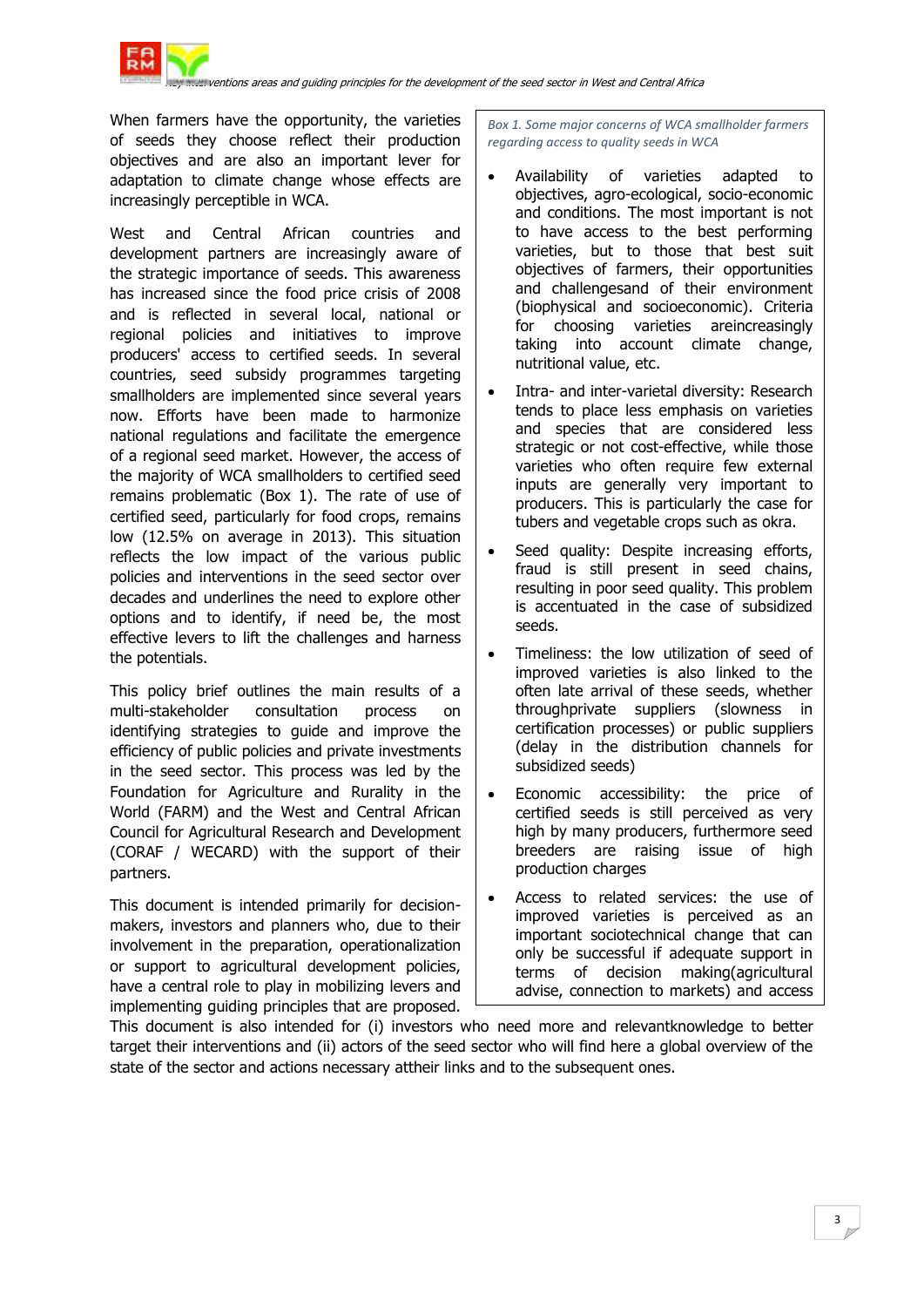

# 2 Process for the identification of levers

The multi-stakeholder consultation process involved representatives of all actors and stakeholders in the seed sector in WCA.This process consisted mainly in an electronic forum organized in March and April 2016 with the aim of contributing to the sustainable improvement of agricultural productivity based on a shared diagnosis leading to strategic and innovative actions for the development of the WCA seed sector. 352 people (including 21% women) from 47 countries scattered across 5 continents participated in the electronic forum. The participation of researchers and people from the private sector was very high. 28% of the participants actually participated in the exchanges with a total of 375



*Figure 1. Breakdown of participants at the e-forum according to their professional background*

contributions. The analysis of the various contributions to the electronic forum led to results, conclusions and recommendations which were shared and validated during an international workshop held in Abidjan (Côte d'Ivoire) from  $11<sup>th</sup>$  to  $12<sup>th</sup>$ July 2016. The strong presence and the active participation in that workshop of categories of actors (Producers organisations, NGOs) who were under-represented during the electronic forum made it possible to attenuate eventualbiases linked to the predominance of contributions submitted by actors from research and private sector during the electronic forum.

# 3 Overview of some recent developments and issues in the seed sector in West and Central Africa

### 3.1 A relatively dynamic seed sector

Recent years have seen several innovations that need to be well documented, consolidated and scaled up. One example is the adoption of the innovation platform approach, which allows value chain stakeholders to be involved in the process of varietal creation. Despite scarce resources, research has initiated successful efforts in taking into account criteria related to nutritional, climatic, economic and environmental challenges in breeding work. In addition, new hybrid varieties for crops as maize and rice have been created. Consultations between actors are strengthened, giving rise to partnerships such as those between producers and sorghum processors. The emergence of seed companies contributes to improving the structuring and professionalization of value chains. There are also some improvement in the development of public-private partnerships and dynamics of higherconsultation for better programming of supply and demand. A regionalization of research efforts through the establishment of national centers of specialization (CNS) and regional centers of excellence (RCE) with specialization per commodity in the framework of programmes (WASP and WAAPP) implemented by CORAF / WECARD offers an opportunity to optimize resources.

At the institutional level, the key developments are the ECOWAS-UEMOA-CILSS partnership, which led to the development and progressive implementation of a harmonized regional seed regulation on quality control, certification and marketing in the sub- region. At the regional level, the West African Seed Committee (CoASem) was established to facilitate and monitor the implementation of the Harmonized Regional Seed Regulation. The COASem is represented at country level by National Seed Committees (NaSCs). These arrangements are likely to encourage cross-border flows and the emergence of a regional seed market. One of the first results of these harmonization efforts is the production of a single regional catalog of seeds and seedlings. Moreover, the African Union Intellectual Property Organization (OAPI) accession to the International Union for the Protection of Plant Varieties (UPOV) is likely to facilitate the use protection of intellectual property rights and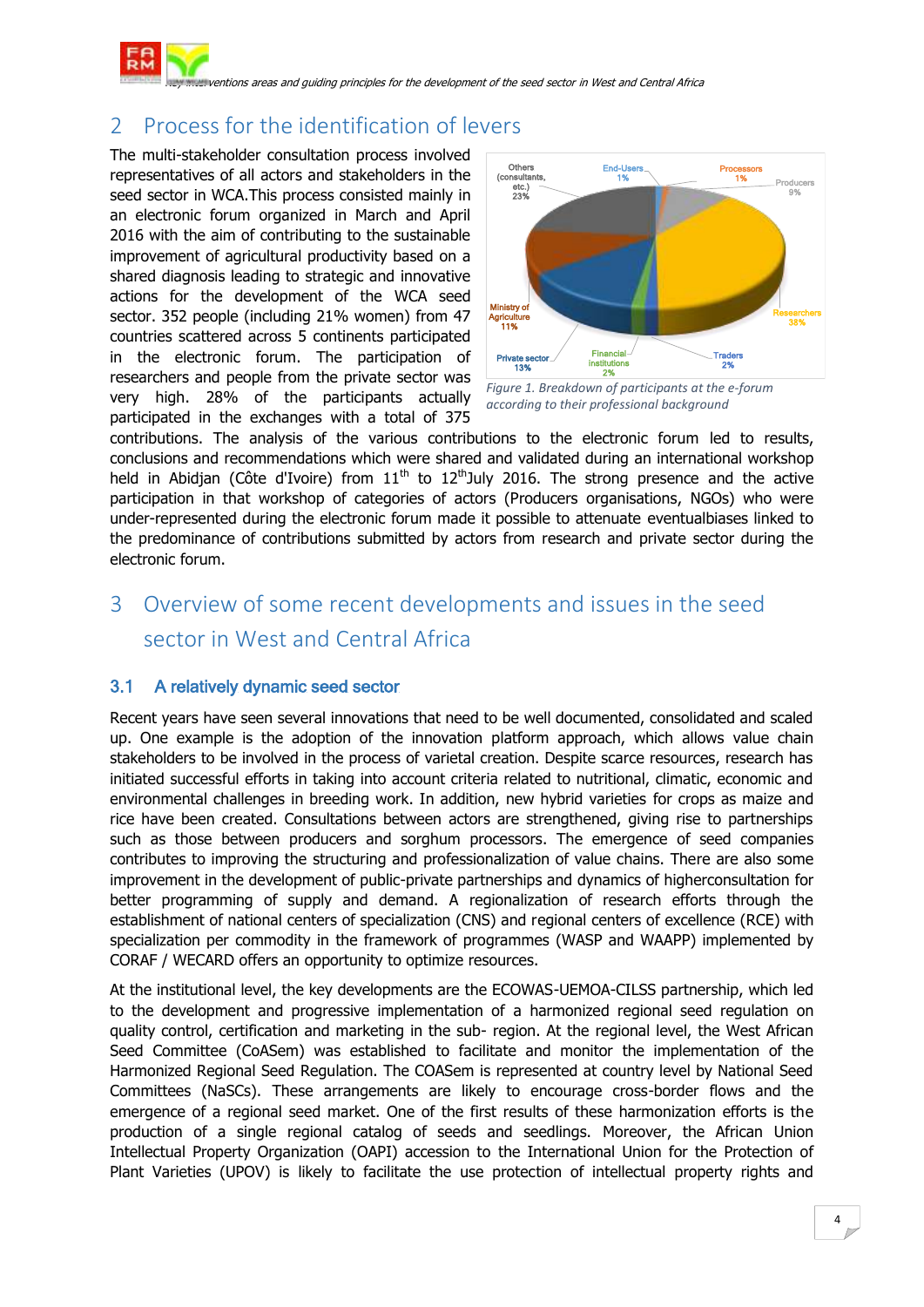

stimulate breeding activities as it provides new opportunities for the protection of intellectual property rights (IPR). The Alliance for the Seed Industry in West Africa (ASIWA), one of the components of the West African Seed Program (WASP), is gradually expanding. ASIWA's vision is "a sustainable, inclusive and effective platform for advocacy and action on key national and regional issues and for the development of the seed sector to increase the production, supply and use of quality seeds in West Africa ".

The majority of these evolutions are the fruit of the interventions carried out within the framework of projects designed to bring more or less concrete solutions to specific issues at some links of the value chain. But very often, these projects have a limited lifespan and the conditions for ensuring their sustainability and scale-up their results are not always taken on time before the closing. This limits the range and duration of effects that have been induced. In the context of breeding research, for example, many varieties have been created within the framework of projects. But the research centers do not always have the resources to ensure the maintenance of these varieties.

### 3.2 A potentially large but still poorly characterized demand

The demand for quality seed is considered potentially very high. In 2013, the potential market of certified seed for WCA was estimated at USD 1.7 billion but only USD 215 million was actually exploited. The problem of seed supply is less for commercial / export crops (cotton, oil palm, rubber, etc.) than for food crops, especially oilseeds, tubers and cereals (apart from rice and maize to some extent). Demand is not only relative to household consumption, it also includes needs of the agroindustry presently in a development phase in WCA. Beyond the quantitative aspects (availability and accessibility toquality seed), the problem of seeds is also qualitative (availability and accessibility to varieties meeting the demand of end-users). In addition to technical and economic criteria, demand is increasingly taking into account climate resilience, nutritional value, the possibility of growth on low fertile soils, etc.

### 3.3 The response capacity of the seed system is low

The seed sector in WCAis characterized by a multitude of actors with roles are often vague and diffuse. This sector is highly fragmented due in particular to the weak structuring of both supply and demand. The main suppliers in West and Central Africa are individual producers, seed farms, seed companies and multinationals seed companies ([Table 1](#page-4-0)). Individual seed producers and seed companies are the main suppliers. They are characterized by a relatively strong territorial anchorage which allows them to develop social links with users and improve the physical accessibility of seeds. This social and territorial proximity gives users the opportunity to observe and appreciate in a real environment (fields) the behavior of the varieties that are proposed to them and to be able to make an informed decision.

|                                             | <b>Individual</b><br><b>producers</b> | <b>Producers</b><br><b>organisations</b> | <b>Seed</b><br>companies | <b>Multinationals</b> |
|---------------------------------------------|---------------------------------------|------------------------------------------|--------------------------|-----------------------|
| Physical presence                           | <b>XXXXX</b>                          | <b>XXXX</b>                              | XX                       | X                     |
| Territorial anchorage                       | XX                                    | <b>XXX</b>                               | XX                       | x                     |
| Local availability                          | <b>XXX</b>                            | <b>XXXX</b>                              | XX                       | X                     |
| Communication on products                   | <b>XXX</b>                            | <b>XXXX</b>                              | XX                       |                       |
| Diversity of supply (varieties,<br>species) | x                                     | <b>XX</b>                                | <b>XXXX</b>              | XX                    |
| Supply of related services                  | x                                     | <b>XXXX</b>                              | <b>XXX</b>               | XXX                   |

#### <span id="page-4-0"></span>*Table 1. Typology of seed suppliers in West and Central Africa*

Caption. The number of "x " illustrates the level of occurrence of the response

Seed companies are distinct from POs and individual producers because they are organized into commercial companies and do often have a more diversified offer in terms of varieties and species. They often source from their own seed fields, but also and especially from individual seed producers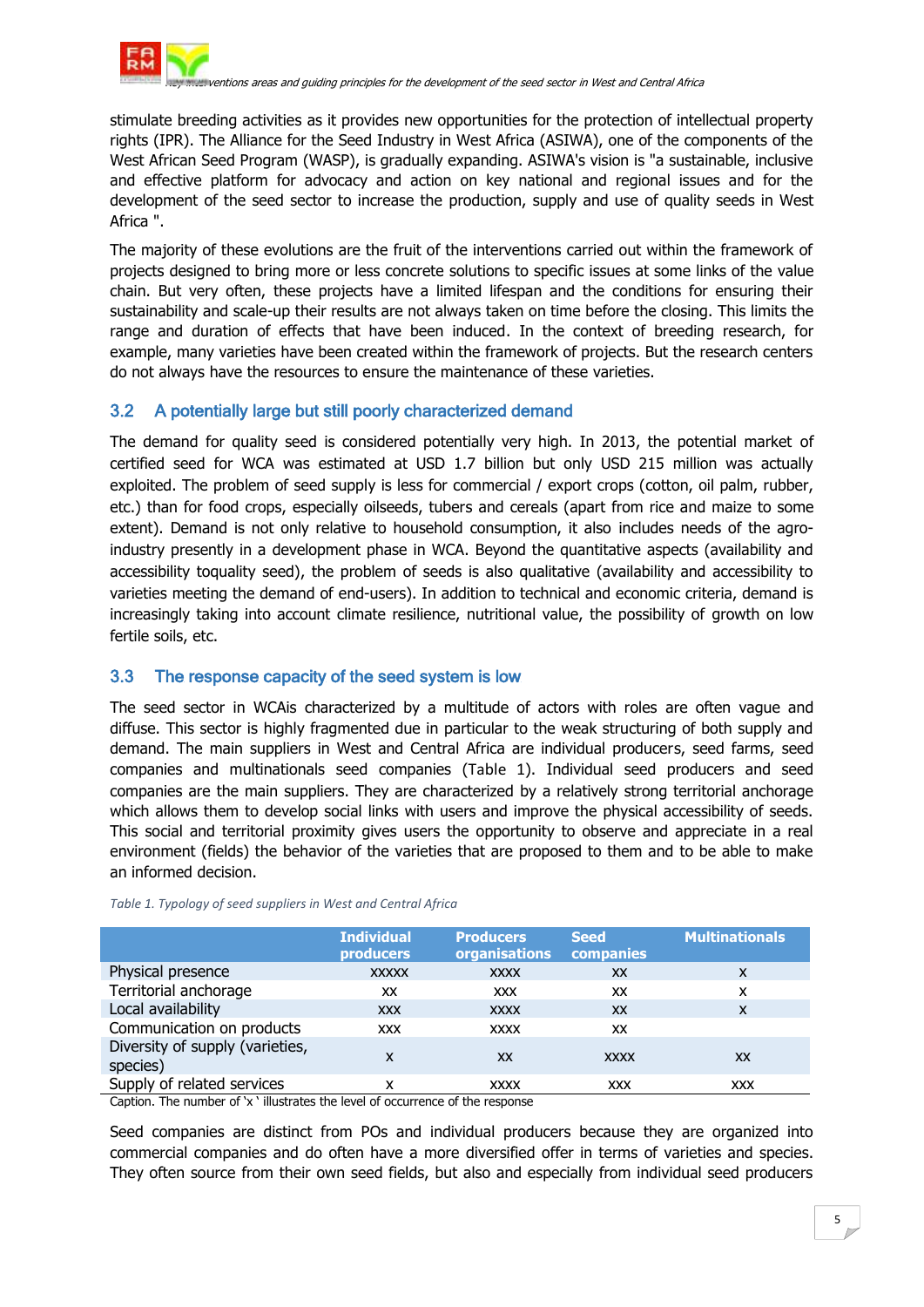

or organisations of seed producers with whom they have developed contractual relationships. WCA seed companies are still of small or medium size, but they are playing an increasingly important role in structuring and centralizing demand and strengthening links between users and seed producers. Some seed companies also market inputs and equipment for crop management (e.g. fertilizers, pesticides, etc.). One of the main limitations of seed companies is their low geographicalcoverage often resulting in poor physical access of smallholders farmers to seed. Multinationalsare still few in number, probably because of the fragmentation of markets. They are mainly interested in major crops (e.g. maize).

Apart from multinationals seed companies, the emergence of most of the current seed suppliers is largely linked to institutional "markets" generated by the subsidy programmes. Their competitiveness is a challenge to meet if the regional seed market is to develop and attract more multinationals in a context marked by the Economic Partnership Agreements which will open further the African market to European firms. The diversification of seed suppliers poses the challenge of coordinating and valuing their specific assets. In some countries, these providers have organized themselves into networks or associations to better interact with other actors and stakeholders. In Burkina Faso, for example, there is a National Union of Seed Producers (UNPS) and the National Association of Seed Enterprises (ANES-BF).

These different seed suppliers often face the lack of breeders" and parent seeds whose production is still exclusively part of the research mandate. The performance of breeding in WCA is very weak, particularly due to insufficient human, financial and logistical resources of research centers. Research is financed mainly by public funds which are characterized by the weakness and irregularity of their volume. Despite efforts, there is still a gap between the genetic materialsupplied of and the end-users needs. The Plant Variety Protection Certificate (PVPC) is still very little issued and used in WCA for various reasons: in some countries, there is no regulatory texts on access to Intellectual property rights (IPR); non-conformity of national laws with the regional or internationalregulations governing certification and marketing of seeds and seedlings. Moreover, market ofimproved varieties is still seen as very small in order to encourage the acquisition of exclusive rights on varieties created.The seed sectors are characterized by a lack of governance system resulting in a mixture of roles and a lack of ownership fromthe multitude of actors and stakeholders

#### 3.4 Subsidies' policies have not produced the expected results

In several countries, seed subsidy programmes, which target in principle the poorest producers, were intensified over the last decade. To some extent, they have improved the access of poor small producers to certified seeds, induced adoption processes of new varieties, and overcome damages generated by crises (natural calamities, conflicts, etc.). However, questions are arising about the efficiency of these programmes and their effects on the seed sector as a whole. Characteristics (volume and quality) of the annual seed demand for these subsidies are often communicated lately to suppliers. Because of the weak involvement of beneficiaries and the private sector in the management of these programmes, these subsidies programmes are benefiting more "opportunistic" suppliers than professional seed producers and companies. The lack of rigor in fraud control mechanisms does not ensure the quality of the seeds that are distributed to farmers. Complaints about the low germination rate of certified seeds distributed under subsidy programmes are common. This problem leads to a loss of confidence among many farmers who now prefer to use traditional varieties from their own farms or community seed systems. This behavior tends to develop, especially since subsidized seeds are sometimes distributed lately, when the cropping season has already started.

#### 3.5 The non-integration of traditional varieties accentuates the marginalization of smallholders

In West and Central Africa, there are two main types of seed systems, with more or less specific actors, products and operational modes. On one hand, there is the traditional or "informal" system, which is often very localized and serves mainly poor smallholders. In this system, the producer himself makes a selection of his seeds generally on a mass basis. He uses these seeds mostly of traditional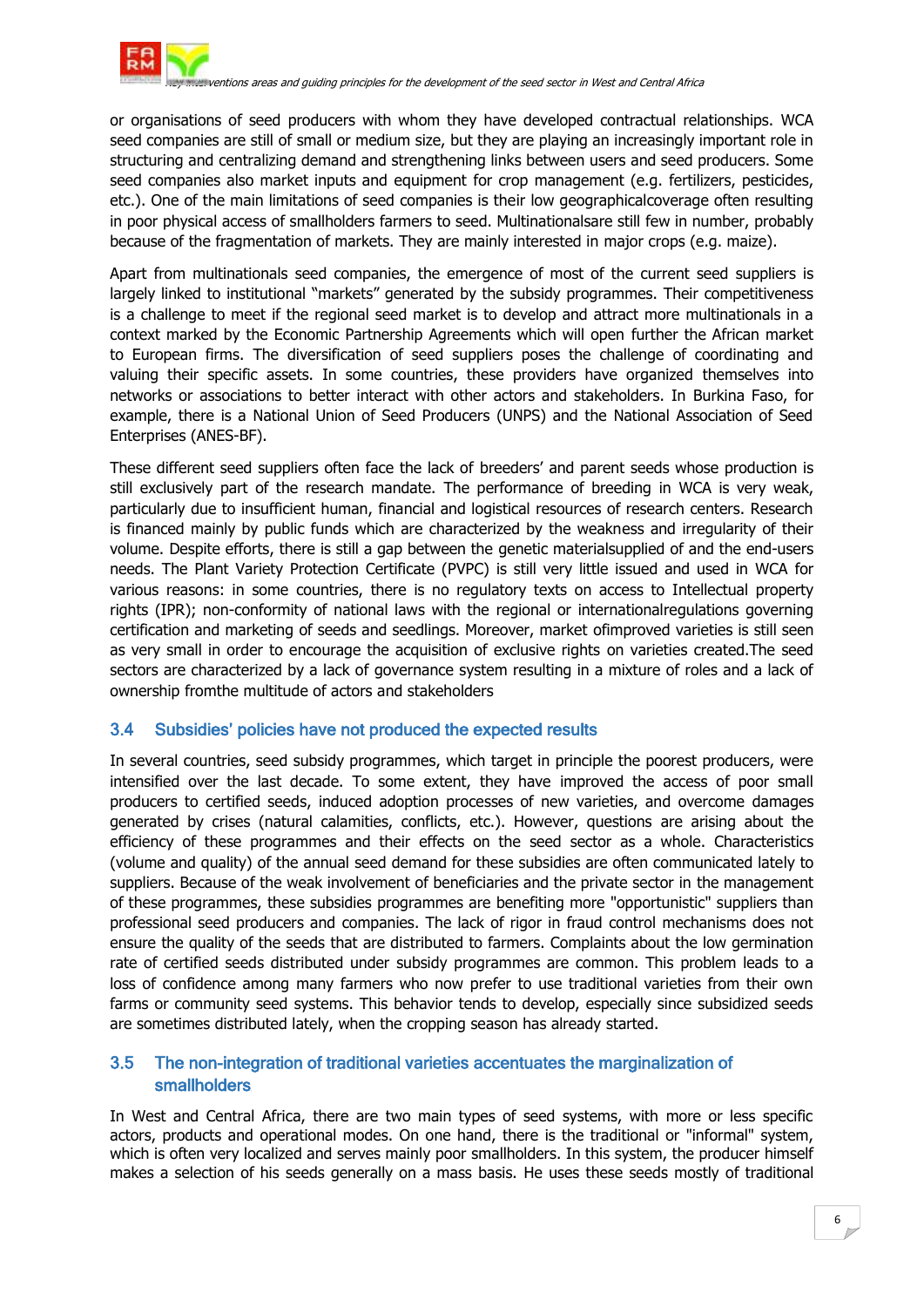

varieties in its own fields, and exchanges or possibly sells the supplement. This system still provides the majority of seeds used in WCA. On the other hand, there is the "formal" system based on a varietal creation through research, multiplication and distribution by the private sector (companies, POs) with more or less strict compliance with the regulations. Increasingly, this formal system is extending beyond national borders thanks to the increased regionalization of markets and improved cross-border movement generated by the implementation of the regional harmonized seed regulations.

The estimated percentage of area planted with seeds from traditional and formal systems are 80 and 20 respectively. These two systems are not to be opposed, they are rather complementary. Depending on their objectives, crops or even the year, producers can source seeds from one or the other of the two seed systems. The majority of public policies and investments (funding, capacity building, coordination, etc.) for production, marketing, distribution and use ofseeds are mainly directed at the formal system. The development of traditional seed systems and varieties is receiving only the attention of NGOs which, unfortunately, have very limited resources (technical and financial) to induce significant changes at a large scale. This is one of the key cause of difficulties toincreaseagricultural productivity among smallholders.

#### 3.6 The disengagement of the State: an unfinished process

In several WCA countries, over the past decades, the State has been disengaging from some activities (notably the production of certified seeds) in order to concentrate more on its supportfunctions of strategic orientation, regulation and funding of research. The expected result of this reform was the emergence of a strong seed industry, led by a strong private sector. In fact, we have seen the emergence of seed companies, some of which, such as Neema Agricole du Faso (NAFASO) in Burkina Faso, are now exporting seeds in the sub-region. Seed producers' organizations (POs) that were initially focusing their activities on meeting the demand of their members are gradually developing and seeking to gain share of the domestic market, notably due to the relatively solvent institutional "demand" generated by subsidy programmes.

But overall the private seed sector is still very fragile, many seed companies are having difficulties to run marketing campaigns or to develop and implement a coherent business plan. The liberalization of the market has not been accompanied by the creation of favorable conditions for private investments. The regulatory framework for controland repression of fraud is still not very effective. Access to funding (operating capital or guarantee funds) remains a challenge. POs who are the main suppliers of seed in WCA are still struggling to find the right strategy to evolve from their basic associative model to a sound business model adapted to the rules and vagaries of markets. Moreover, they face the lack of storage infrastructures and operatingcapital. Recent years have witnessed the emergence of initiatives such as the West Africa Seed Programme (WASP) which is investing in capacities building of the private sector.

In several countries, there are no clear and well-articulated seed policies, interventions are often carried out on an opportunistic basis within the framework of projects. Regulatory and strategic frameworks set upto accompany the liberalization and support good governance and performance of the seed sector are sometimes superimposed, incomplete or not fully implemented. The reasons for this inadequate deployment include, among others, a discrepancy in the level of knowledge of texts by various actors, lack of political will and consultation, inadequate funding, lack ofequipment and human capital. There are delays in the alignment of national withregional texts, particularly in the case of West Africa. The institutions in charge of implementing seed regulations do not have the level of resources needed to fulfill their missions. The case of national varieties licensing committees, which in some countries do not even have sufficient resources to meet at least once a year, is a strong example of this situation.

## 4 Six levers for the development of the seed sector in WCA

The process of consultation with stakeholders shown that the seed sector in West and Central Africa in its present state is not compatible with the objective of a sustainable increase of agricultural productivity. While it is important to recognize the value of recent and past interventions, it should also be noted that results achieved so far are far from the expected and that more appropriate efforts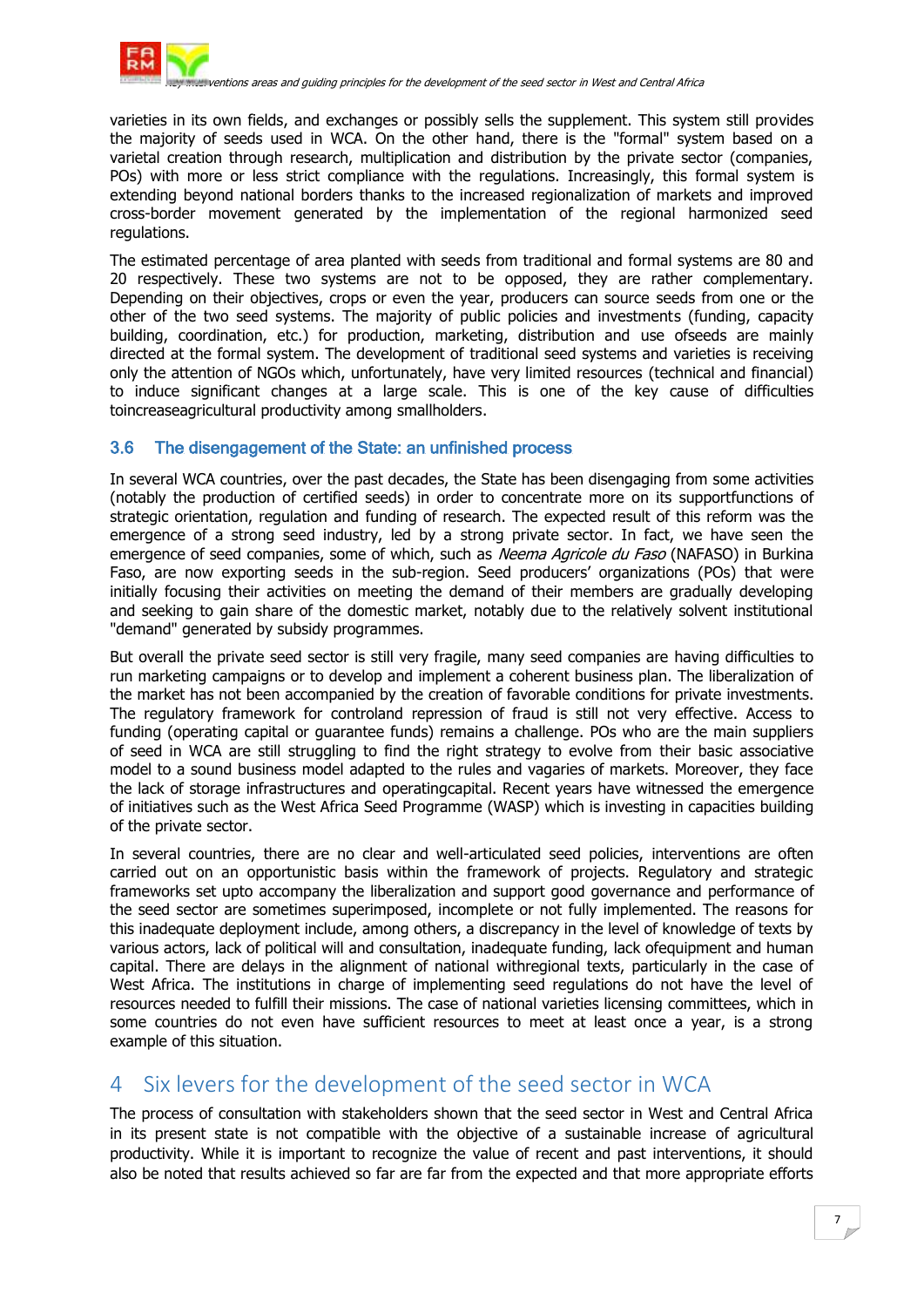

need to be made. However, it should be pointed out, that future public policies and investments can effectively contribute to the sustainable development of the seed sector only if they are directed mainly towards the following six areas<sup>3</sup>: (i) Implementing more coherent seed policies; (ii) Improving the governance of seed sector; (iii) Strengthening seed demand and supply; (iv) improving the performance and responsiveness of the research - development scheme; (v) Strengtheningactors"capacities and facilitating involvement of youth and women; and (vi) Establishing appropriate and sustainable funding mechanisms.It is the accumulation of strategic outcomes of the six areas will lead to the improvement of the accessibility and use of certified seeds to meet demand (Figure 2). The six levers proposed are complementary and may have different priority levels depending on countries.



*Figure 2. The six strategic outcomesto be achieved for the development of the seed sector in WCA*

#### 4.1 Implementing more coherent seed policies

It is fundamental that each country define more clearly and / or update guidelines and the best and most sustainable economic model to ensure the supply of quality seeds, taking into account national realities and priorities. Alignment of seed policies and agricultural policies needs to be strengthened to address issues of complementarity with other components such as access to markets of agricultural inputs and products, soil fertility management, agro-industry development, agricultural insurance etc. which influence the use of seeds. The articulation of seed policies and the Agricultural Investment and Food Security Program at both national and regional levels would ensure coherence of interventions, facilitate the mobilization of resources for the development of the seed sector and the sustainability of interventions. Stronger support mechanisms (indirect subsidies schemes, guarantee funds, securityof investments etc.) and increased involvement of private sector in the elaboration and implementation of policies would help to make the liberalization policy advocated since several years more effective and beneficial and consolidate the emergence of a strong seed industry. The exiting regulatory framework and strategic orientations must be revised to take into account recent developments in the context. Adequate resources must be provided for the effective implementation of existing frameworks, particularly for the ECOWAS-UEMOA-CILSS harmonized regional seed regulation, which has not yet been fully operationalized in some Member States.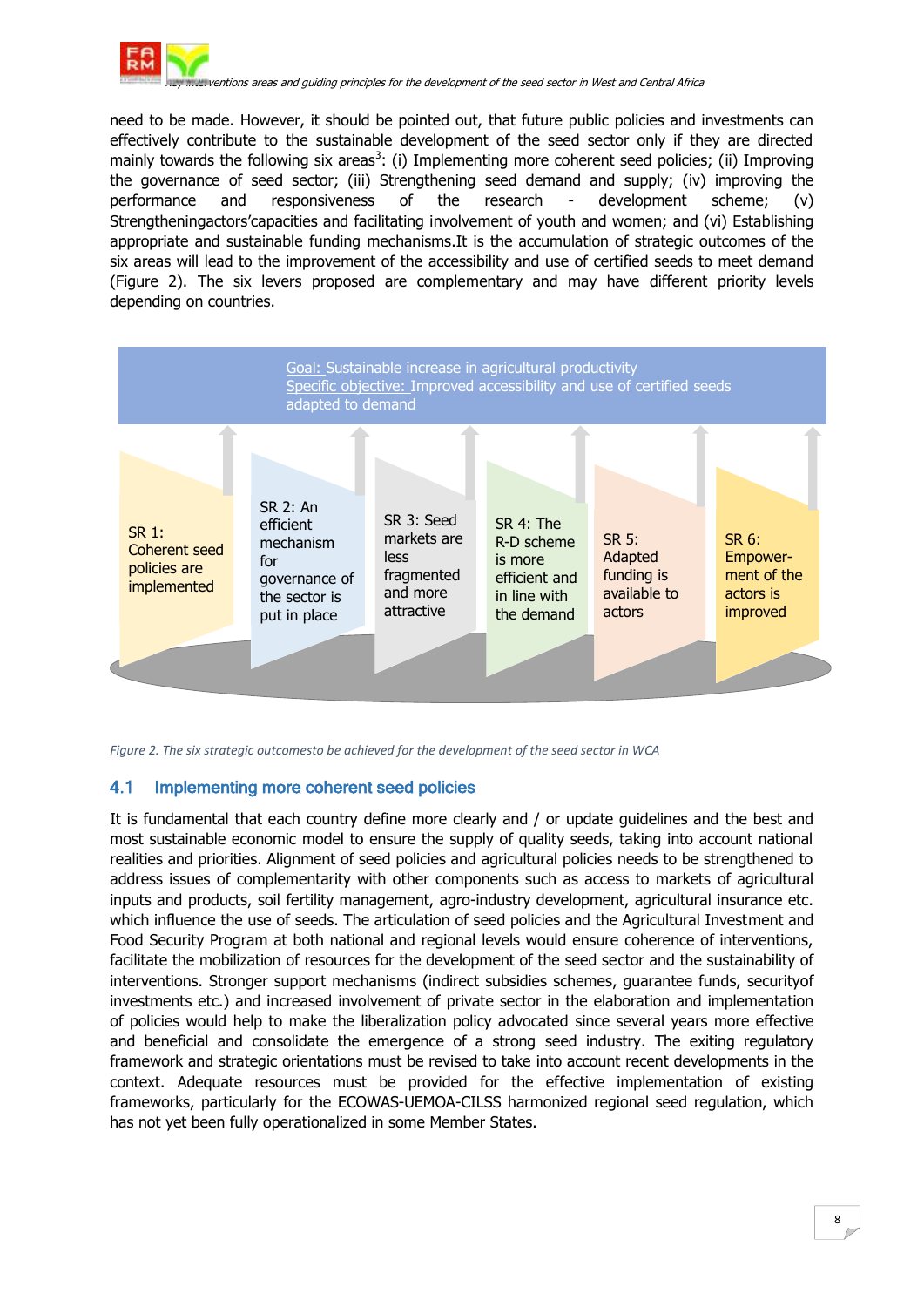

#### 4.2 Improving the governance of seed sectors

The improvement of the governance of the seed sectors is necessary to enable the various actors to fully play their specific roles and to have appropriate elements to manage the demand and the supply in a coordinated way. In this context, the role of each stakeholder in the seed sector must be clearly defined in order to better establish responsibilities, reduce duplication and create synergies in interventions. Functional dialogue spaces at national and regional level are needed, particularly for consultation, identification of innovation needs, coherence of interventions and elaboration of responses to challenges of the seed sector. In some cases, the establishment of existing platforms, such as National Seed Committees (NSCs) or National Platforms and the Regional Alliance for a Seed Industry in West Africa(ASIWA) will be revitalized or completed. Improved communication around legislative and regulatory texts is necessary to facilitate ownership and compliance by stakeholders. It is important that resources (human, material, infrastructural) and autonomy (status, funding) of services in charge of enforcing seed regulations be improved to reduce their vulnerability and improve their efficiency.

#### 4.3 Strengthening demand and supply to reduce market fragmentation

A better structuring of supply and demand is essential to reduce the fragmentation and dysfunctions of the West and Central African seed markets which limit their ability to attract the volume of investment necessary for their development. A mechanism should be in place to generate and manage information and communication on the qualitative and quantitative characteristics of seed demand and supply at the national and regional levels. The [www.wasix.netp](http://www.wasix.net/)latform is an important asset that needsto be consolidated and popularized. Communication to end-users should be more participatory with a particular emphasis on the determinants and reasoning of producers regarding the use of seeds. Access to other inputs and services needed for the proper use of seeds should be facilitated. To have a greater impact, it is important to include the promotion of the use of certified seed in an integrated approach that takes into account access to agricultural services, capacity building of producers and respect for their liberty of choice of suppliers and varieties including traditional one. The same applies to seed subsidy programmes whose purpose and modalities are to be reviewed in order to improve their efficiency. It is necessary to promote the formalization of relations between actors (intra-private sector, but especially between the public and private sectors) into contractual partnerships in order to enhancethe professionalisation of the sector.

#### 4.4 Improving performance and responsiveness of the seed research - development scheme

Strengthening the match between demand and the supply of genetic material is one of the main challenges facing the seed research - development scheme (Box 1). The resolution of this concern requires a more participatory management of the research - development cycle. The increasing use of innovation platform approach must be consolidated. More generally, the revitalization and stronger involvement of agricultural extension and advisory services in the identification of the demand, participatory evaluation of varieties, and facilitation of interactions between actors, capacity building and support of adoption processes are part of the main levers to increase the responsiveness of the R & D scheme. Facilitating the procurement and enhancement of Plant Variety Protection Certificates (PVPC) will help improve research performance and funding. The rapid increase of agricultural productivity in WCA calls for efforts to create and disseminate new hybrid varieties of species of interest to producers. The lack of attention to varietal maintenance (including traditional varieties) is a gap that needs to be corrected by putting in place measures to preserve the genetic progress achieved and to have a richer and more reliable potential for future worksof cropimprovement. The issue of access to quality seeds should no longer be considered only in the angle of seeds of improved varieties. A better understanding and integration of traditional varieties and farmers' seed systems in policies and investments would help to better meet the diversified demand.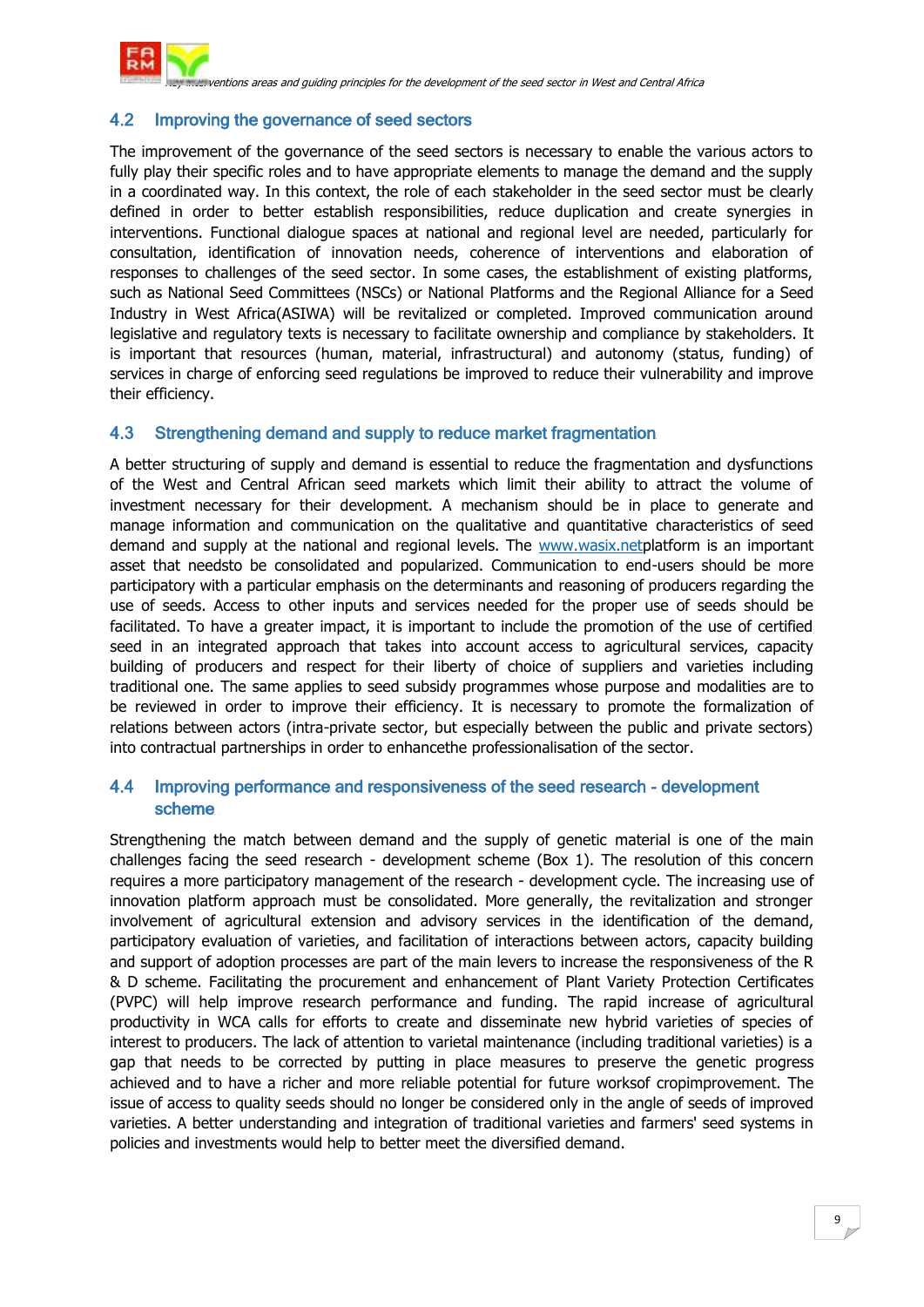

#### 4.5 Strengtheningactors' capacities and facilitating involvement of youth and women

The complexity of the current challenges of the seed sector and the need to develop innovative and effective responses require that individuals, organizations and all stakeholders in general develop new skills and competencies. At the level of individual actors, capacity building needs relate to strategic thinking, good knowledge of the structure and functioning of value chains, technical skills, and organizational and interaction skills with other actors. At the organizational level, the main concernis to strengthen the capacity for mobilizing and managing resources (human, financial, material), revising strategic orientations and / or businessmodels, developing synergies, adopting new tools, methods and practices. Particular attention will be paid to training of seed producers and entrepreneurs to support the emergence of a strongprivate sector. Capacity building must be gendersensitive and give a priority to enhancing the potential of youth, women and vulnerable groups so that development actions in the seed sector do not accentuate existing inequalities between different socio-professional categories in the agricultural sector.

#### 4.6 Making funding more sustainable and accessible to stakeholders

Solving the problem of quality, accessibility and sustainability of funding is important to enable individual and organizational actors to adopt innovations and acquire new capacities they require to meet the challenge of performance. For the sector as a whole, it is a whole new funding mechanism that needs to be put in place by drawing lessons from the various financing models used in recent years. Given the interdependence of different links of the seed sector, this financing mechanism should be more inclusive, that is, integrate the specificities of different actors and provide them a more appropriate support, with particular attention to young, women and vulnerable groups. The adoption of a successful business model for its varietal creation and maintenance activities is a vital necessity for research. A more direct and concrete participation of actors in the management of services they received will reduce the influence of political uncertainties and strengthen the sustainability of funding mechanism. Potential of private funding is still not yet fully harnessed. It can be better mobilized if adequate measures are taken to: increase awareness of actors on investment opportunities in the seed sector, reduce fragmentation of markets and secure investments.

## 5 Guiding principles for efficient interventions

In light of the lessons of past experiences and the current context, the following principles emerged as key elements for successful implementation of the various interventions recommended in this paper.

1. Programmatic approach: The systemic nature of the challenges and the interdependence of the different links of the seed value chains suggest a shift from punctual or one-off actions to a programmatic approach underpinned by a global vision. The duration of interventions should no longer be determined a priori on the basis of current habits or practices but should take into account the magnitude of efforts needed to induce the expected changes. The suggested long-term commitment is linked to the need to give priority to the establishment of mechanisms, to ensure their efficiency and to create conditions required for their sustainability before the exit of interventions.

2. Impact-based management: The implementation approach of interventions will be flexible and adaptive, taking into account interactions between actors as well as specificities of the context and their possible evolutions. Interventions will be accompanied by capacity development and creation of enabling conditions to ensure their success as well as the sustainability and scaling-up of their effects. At the regional and national levels, appropriate indicators for evaluating progress will be defined and measured regularly to guide the steering of interventions. The development of a producers' access to seed index could be very useful for this purpose.

3. Partnership and subsidiarity: There is need for a greater recognition of the plurality of the seed sector and consequently the need for a diversity of initiatives according to objectives, needs and resources of actors concerned. Better coordination must be ensured and collaboration with all the other actors concerned will always be sought. Interventions should not conflict or contradict other initiatives unless if necessary to make corrections and ensure chances of success and impact.